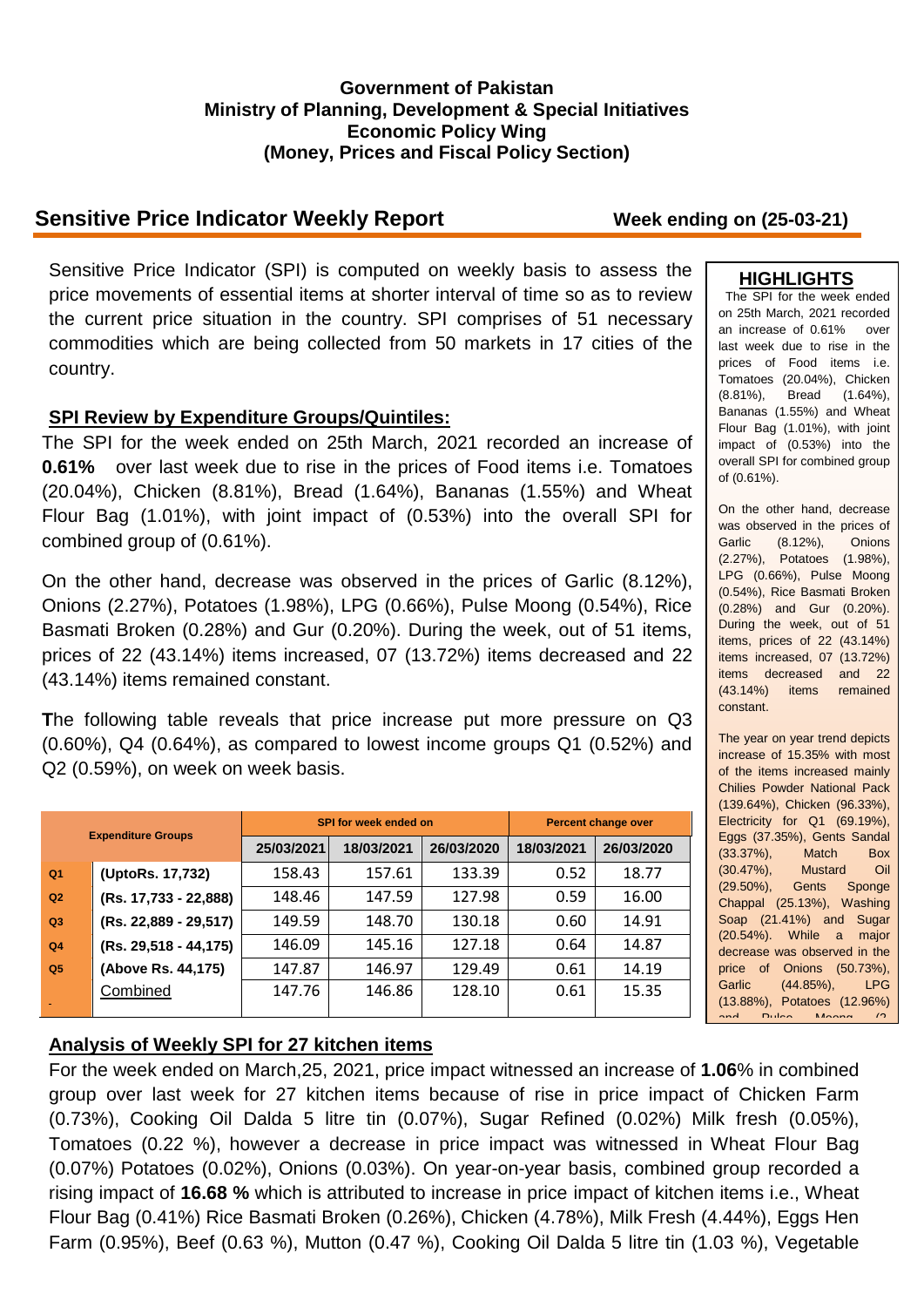Ghee1kg Pouch (0.63%), and Sugar (1.13%) however, a declining price impact was shown in Onions (1.83%), Potatoes (0.31%).

**In lowest income group Q1, an increasing price impact of 0.85% was recorded in 27 kitchen items over last week, on YOY basis Q1 witnessed an increasing impact of 14.98%. During the week ended on 25-03-21, lowest expenditure group Q1 continues to register higher price impact trend.**



#### **Consumer Prices of Essential Kitchen Items in Different Cities for Week Ended On 25-03-21**

| Sr.<br><b>No</b> | <b>Units</b>                 | <b>Islamabad</b> | <b>Rawalpindi</b> | Lahore  | <b>Karachi</b> | Quetta  | <b>Peshawar</b> |
|------------------|------------------------------|------------------|-------------------|---------|----------------|---------|-----------------|
|                  | Wheat Flour Bag 20kg         | 864.15           | 860.00            | 860.00  | 1243.00        | 960.00  | 974.17          |
| 2                | Rice Basmati Broken          | 109.00           | 99.87             | 80.46   | 108.97         | 94.91   | 90.00           |
| 3                | Mutton (Average Quality) 1kg | 1216.44          | 1213.13           | 1051.19 | 1090.10        | 1096.96 | 868.94          |
| 4                | Chicken Farm Broiler(1kg)    | 256.53           | 252.60            | 231.00  | 288.40         | 289.97  | 251.00          |
| 5                | Milk fresh (Un-boiled)       | 127.01           | 121.12            | 96.07   | 127.19         | 120.00  | 123.52          |
| 6                | Eggs Hen 1dozen              | 171.63           | 167.99            | 166.00  | 164.97         | 184.95  | 176.60          |
| 7                | Cooking Oil 5 liter          | 1540.00          | 1540.00           | 1495.00 | 1540.00        | 1540.00 | 1495.00         |
| 8                | Pulse Moong 1kg              | 263.90           | 246.85            | 235.54  | 251.94         | 269.97  | 216.61          |
| 9                | Pulse Mash 1kg               | 284.63           | 270.56            | 287.06  | 256.69         | 269.97  | 273.17          |
| 10               | Pulse Gram 1kg               | 177.22           | 165.14            | 145.54  | 165.56         | 169.95  | 160.00          |
| 11               | Potatoes                     | 60.00            | 47.10             | 46.33   | 36.09          | 34.76   | 48.27           |
| 12               | Onions 1kg                   | 51.54            | 43.73             | 33.82   | 35.00          | 34.76   | 45.28           |
| 13               | Tomatoes 1kg                 | 76.52            | 65.49             | 55.01   | 36.69          | 34.76   | 64.11           |
| 14               | Sugar Refined 1kg            | 101.64           | 101.84            | 100.23  | 99.98          | 104.00  | 100.00          |
| 15 <sub>15</sub> | Petrol Super Per Liter       | 112.42           | 112.43            | 112.42  | 112.43         | 112.43  | 112.41          |

## **CONCLUSION**

The Sensitive Price Indicator (SPI) inflation for the week under review, for the combined consumption quintiles, witnessed an increase of **0.61%** compared to last week. The rise was caused by increase in average prices Tomatoes, Chicken, Bread, Bananas and Wheat Flour Bag. On YOY basis combined consumption groups showed an increasing trend of **15.35%** over corresponding week of last year. The